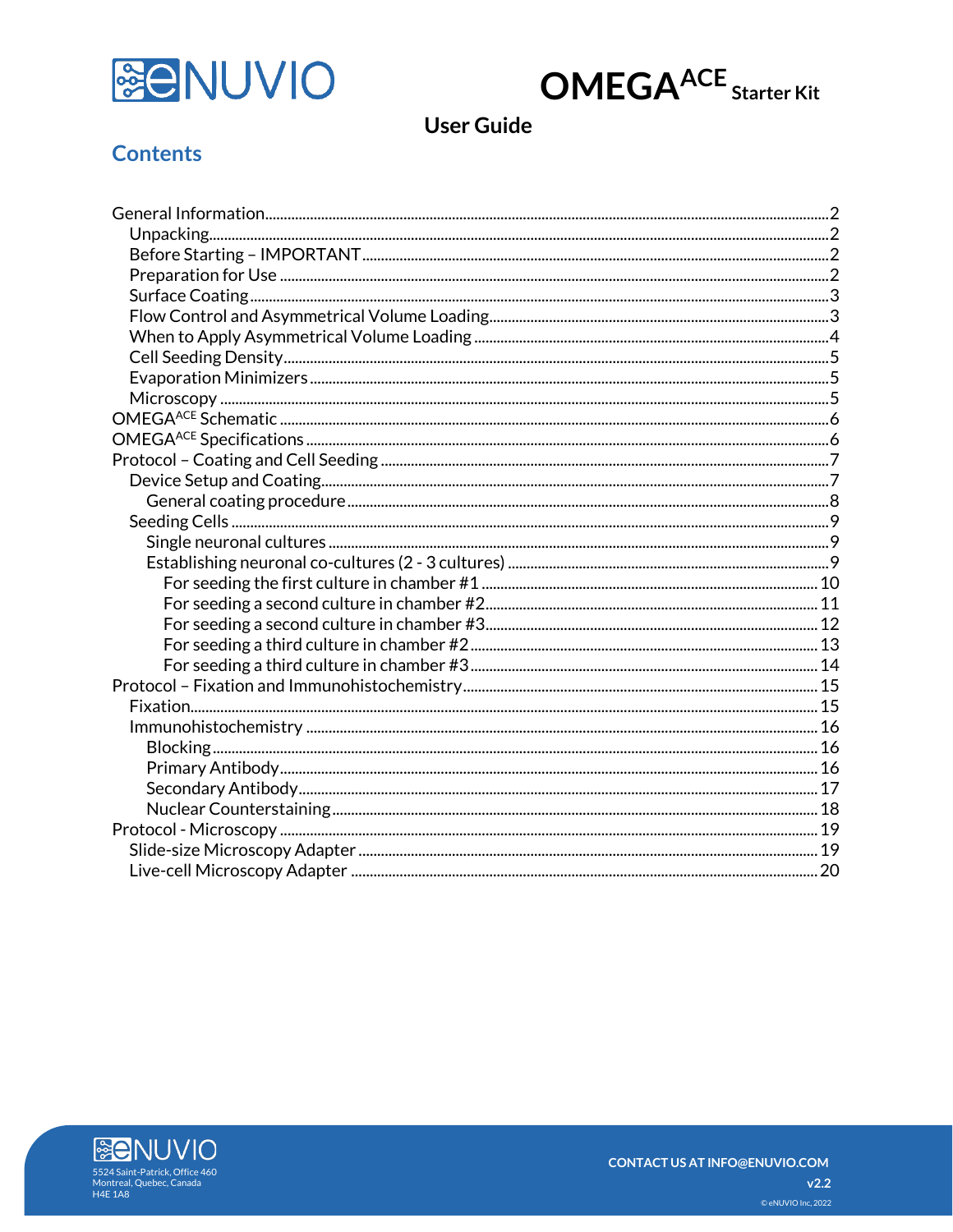# <span id="page-1-0"></span>**General Information**

## <span id="page-1-1"></span>**Unpacking**

Thank you for purchasing eNUVIO's OMEGAACE devices. All the items contained within the shipping vial have been packaged under sterile conditions. To maintain sterility, it is recommended to unpack the contents of the shipping vial in an aseptic environment (e.g. in a biological safety cabinet). The shipping vial (and label) is completely autoclavable and can be repurposed (it is also recyclable).

The OMEGA<sup>ACE</sup> starter kit contains:

- $\bullet$  4 x OMEGA<sup>ACE</sup> devices (individually packaged)
- 4 x circular cell culture evaporation minimizers (blue; reusable)
- 4 x 35 mm round culture dishes
- 1 x microscope stage adapter (reusable)

OMEGAACE devices are packaged in sterile-filtered phosphate buffered saline (PBS; without divalents) solution and are ready to use in cell culture. Each device is packaged sterile and has been bonded to a 22 mm round #1.5 thickness glass coverslip.

## <span id="page-1-2"></span>Before Starting – IMPORTANT

Owing to its thinness, the glass coverslip that has been bonded to each device is fragile and must be handled with care. We take great care in packaging each device for shipment, however if the product is mishandled or handled roughly during shipment, the glass bottom may arrive cracked or broken. Cracks in the glass can easily be seen through the individual device plastic packaging, and therefore we strongly recommend that each device be inspected carefully **prior to opening the device's individual plastic packaging**. If any cracks within the glass coverslip are noticed, please send a photo of the damaged device in its unopened plastic sleeve including your order number to info@enuvio.com. We will be happy to quickly send you a replacement device. **Please note that we cannot provide replacements for broken devices if they have already been removed from their individual plastic packaging.**

## <span id="page-1-3"></span>Preparation for Use

It is recommended to prepare all reagents and tools required to carry out the protocol in its entirety prior to opening and removing the device from its sealed packaging. It is crucial to prevent the microchannels from drying as this will cause the microchannels to lose their hydrophilic property (within minutes). If the microchannels do dry, the device can be rejuvenated. This process involves thoroughly rinsing the device with deionized water, allowing it to dry completely, then oxidizing and sterilizing the device using a plasma or UV/ozone cleaner.

OMEGAACE devices are compatible with a variety of common downstream experimental procedures including:

- a) Cell fixation and immunohistochemical staining
- b) Brightfield and fluorescence microscopy\* (e.g. widefield, confocal, TIRF, etc...)
- c) Calcium imaging<sup>\*</sup>

may require the use of a 35 mm or slide microscope stage adapter, and optional device weight.

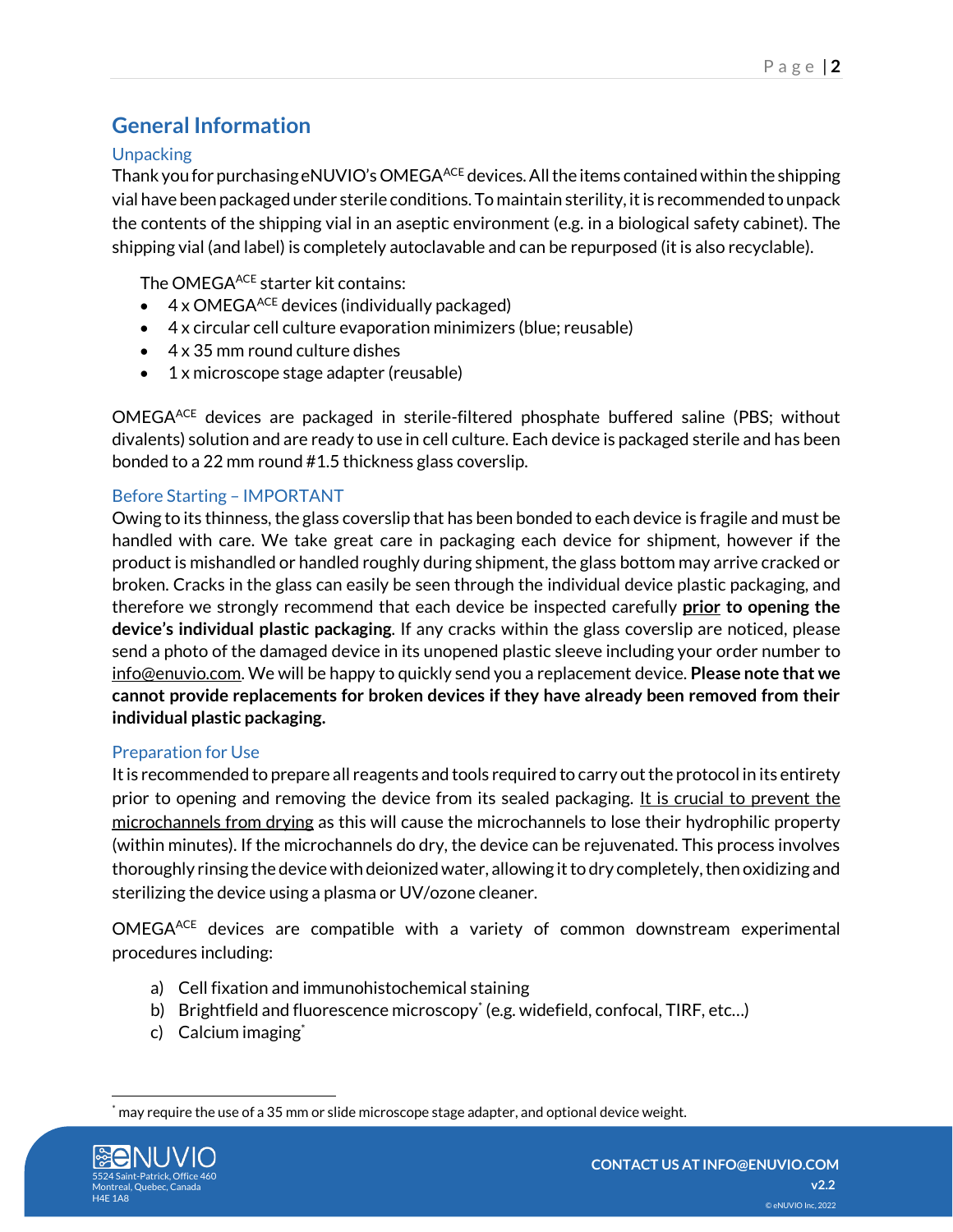- d) RNA/Protein extraction and analysis (e.g. Western blotting)
- e) Patch-clamp electrophysiology

## <span id="page-2-0"></span>Surface Coating

OMEGAACE devices are bonded to uncoated borosilicate glass. If required, steps should be taken to prepare this surface for culturing the desired cell type. The type of coating and the coating protocol should be selected and optimized for each culture/cell type that is being plated on the device. Some examples of common surface coating or modifying reagents include (not a complete list): poly-D/Llysine, poly-D/L-ornithine, laminin, fibronectin, collagen, and various hydrogels. Frequently, neuronal cultures require the sequential coating of poly-D/L-lysine or poly-D/L-ornithine followed by laminin. Applying this combination of coatings on OMEGA devices works without issue, and will not result in the clogging or blocking of microchannels.

## <span id="page-2-1"></span>Flow Control and Asymmetrical Volume Loading

The OMEGA<sup>ACE</sup> device has 3 chambers that are serially adjoined. Chambers  $#1$  and  $#3$  are each adjoined to chamber #2 via a series of microfluidic channels. Consequently, chambers #1 and #3 are not directly connected via microchannels. The direction of the flow of fluid across the high resistance microchannels can be controlled by adjusting the relative level of fluid contained within each of the chambers. It is the chamber fluid **level** that provides the force required to drive flow across the microchannels. Although there is a direct relationship between chamber fluid level (height) and chamber volume, it is the fluid level that primarily contributes to the force applied across the microchannels. Consequently, differences in fluid levels will provide the force required to drive fluid to flow from one chamber with a relatively higher fluid level towards an adjacent chamber with a relatively lower fluid level.

When two adjacent chambers joined by microchannels have identical dimensions, the relationship between chamber fluid level and volume is identical for each of the chambers.Therefore, directional flow across the joining microchannels can be easily determined by directly comparing the fluid **volume** between each chamber (fluid will flow towards the chamber with a lower volume). However, in the case where two adjoined chambers do not have identical dimensions, the relationship between fluid level and volume will not be identical for the two chambers. Given that the volumes of adjacent chambers are known, it is possible to determine the level-to-volume ratio (level/volume) between the two chambers by simply calculating the volume quotient between the two chambers, and subsequently using this ratio to adjust chamber volumes accordingly. In this way, the directionality of the flow across the microchannels can be correctly controlled.

Importantly, chambers #1 and #3 of the OMEGAACE device are **not directly** joined by microchannels but are instead each adjoined to chamber #2. Chambers #1 and #3 have identical dimensions, whereas the surface area of chamber #2 is larger since it includes both upper and lower chambers, as well as the central 250 µm wide channel that links the upper and lower chambers. The total surface area of chamber  $#2$  is approximately twice  $(2x)$  the surface area of chamber  $#1$  or  $#3$ . Therefore, a level-to-volume ratio of approximately 2 should be implemented when calculating volume loading between chambers #1 and #2, or between chambers #2 and #3. For example, loading chambers #1 or #3 with 70 µL of fluid will result in a fluid level that is equivalent to loading

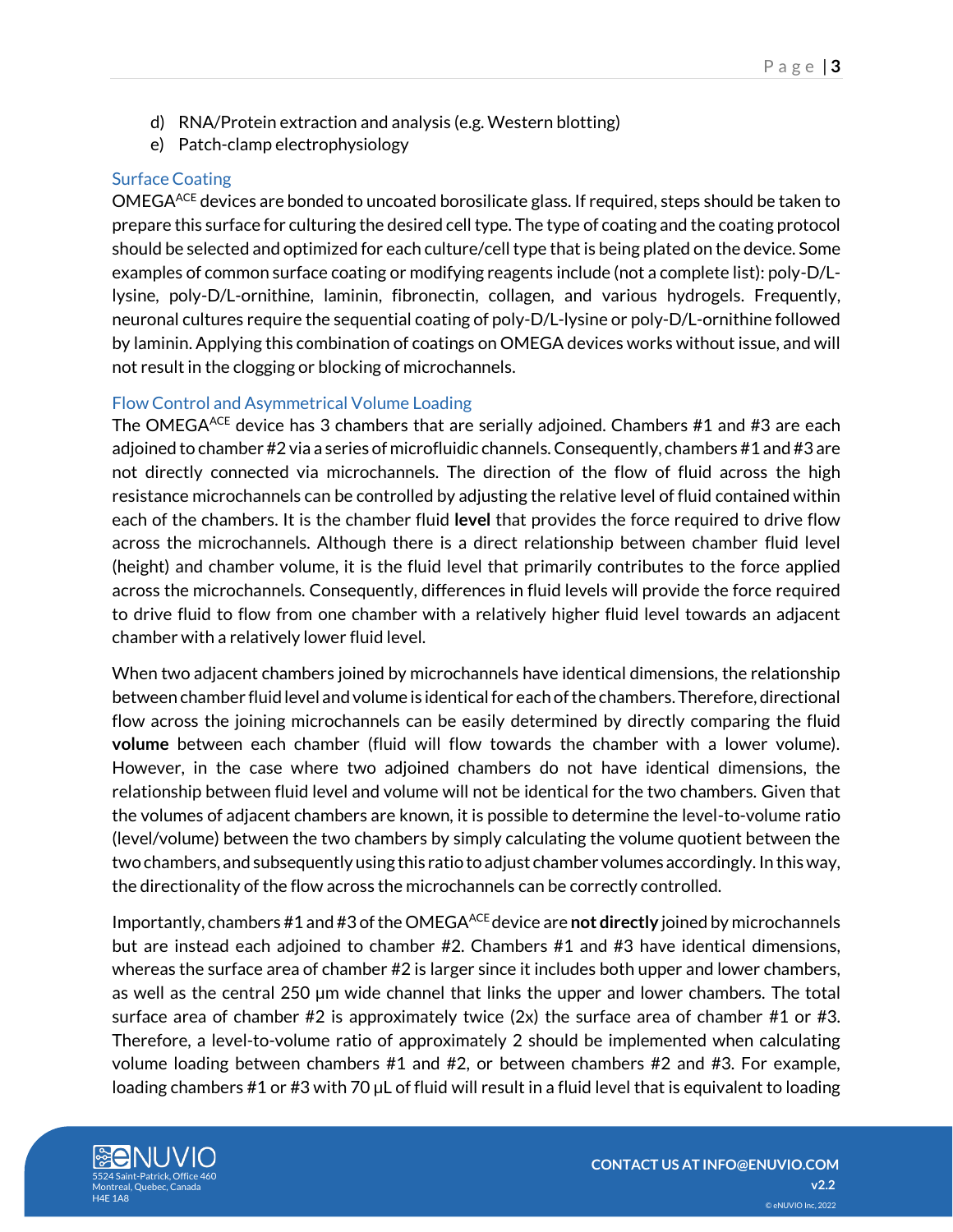chamber #2 (combined upper and lower chambers) with 140  $\mu$ L (i.e. 70  $\mu$ L x 2 = 140  $\mu$ L). Since many scientists are familiar with liquid handlers that measure volume, the protocol provided in this user manual refers exclusively to chamber fluid **volumes**, and **not levels**, for clarity and ease of use.



When adjacent chambers are loaded with different volumes of fluid for the purposes of driving a unidirectional flow across the adjoining microchannels, we refer to this as **"asymmetrical volume loading"** of the chambers. The unidirectional flow

across the microchannels created by asymmetrically volume loading can serve to fluidically isolate the chamber with a relatively higher fluid level from any adjacent chambers containing relatively lower fluid levels. The flow will persist until the fluid levels (which supply the driving forces) in each of the chambers equalizes, at which point the directionality of flow will subside. Having reached an equilibrium, a slow bidirectional mixing of fluids will now occur between chambers. The duration of controlled unidirectional flow (e.g. for chamber isolation) depends on the **extent of the difference** in fluid levels between adjacent chambers. From the testing done on OMEGA devices, the unidirectional flow across the microchannels can be maintained for 40+ hours without adjusting chamber volumes. With regular verification and adjustment of the chamber fluid volumes, the unidirectional flow can be maintained perpetually.

The upper and lower wells that comprise chamber  $#2$  of the OMEGA<sup>ACE</sup> device are separated by a 250 µm wide and 500 µm high channel. Unlike the microchannels that adjoin chambers #1 or #3 with chamber 2, and due to its relatively large dimensions, the main chamber #2 channel does not serve to fluidically isolate the upper and lower wells.

## <span id="page-3-0"></span>When to Apply Asymmetrical Volume Loading



Asymmetrical volume loading of chambers is particularly useful when it is desirable to fluidically isolate one chamber from its adjacent, interconnected partner. Since the flow across the microchannels will be towards the chamber with the relatively lower fluid level, the

chamber with higher relative fluid level **will not be** exposed to molecules that have been specifically added to the chamber with the lower fluid level. However, the chamber with lower fluid level **will be** exposed to molecules that have been specifically added to the chamber with the higher fluid level.

Chamber isolation can be maintained by simply maintaining the asymmetry of fluid levels between the chambers. However, care must be taken when exchanging media in each chamber to maintain the desired directionality of flow. Consequently, the order in which media is removed and replaced in each chamber needs to be considered when performing media exchanges. Media should be removed from the chamber with the lower level prior to removing the media from the chamber with the higher fluid level. Subsequently, media should be added to the chamber with the higher fluid level prior to adding the media in the chamber with the lower fluid level.

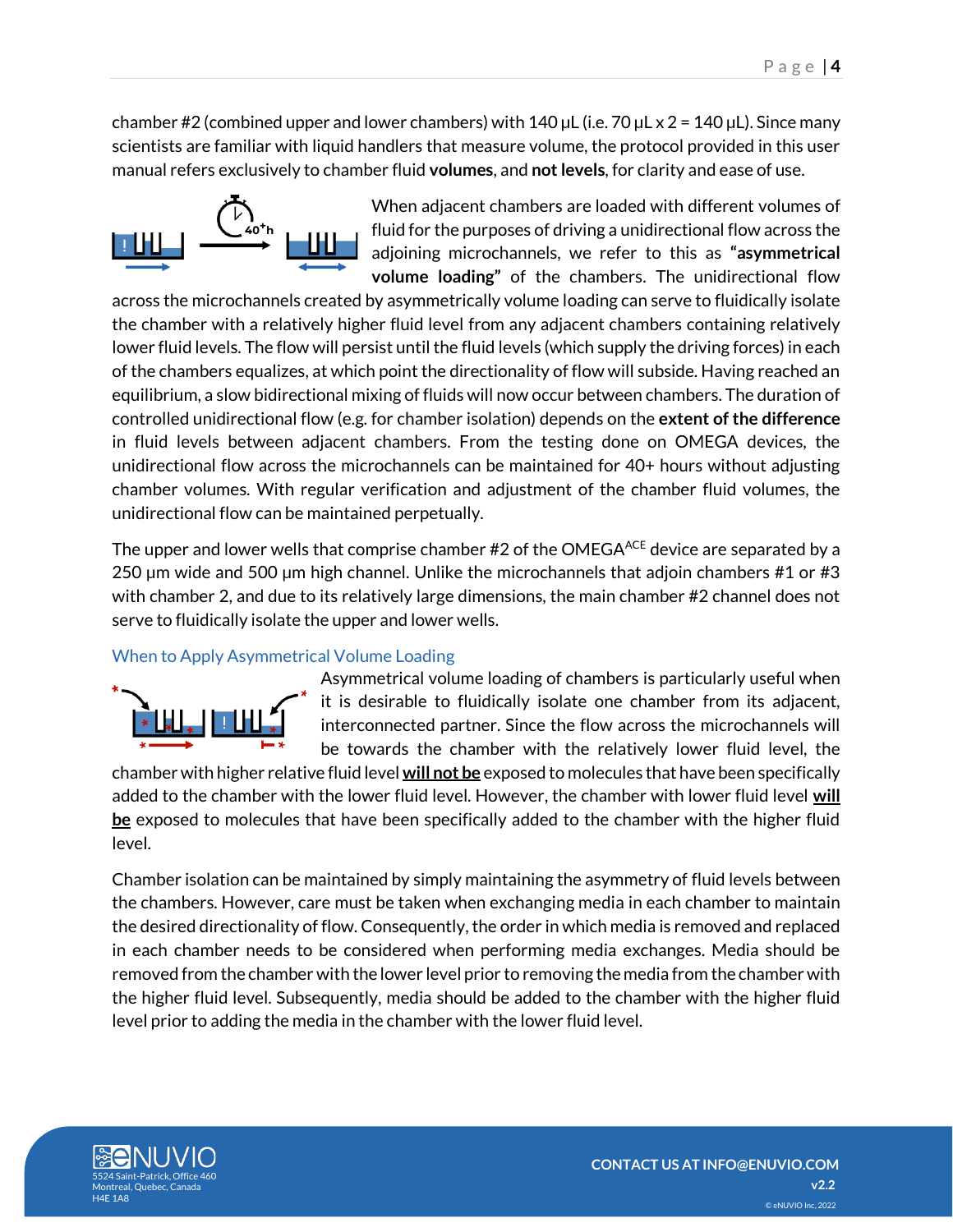

In addition to chamber isolation purposes, asymmetrical volume loading of chambers is useful when it is desirable to induce a flow through the microchannels. For example, this might be the case, when coating the microchannel surfaces or chemically fixing neuronal projections located within the microchannels. Also, asymmetrical volume loading is necessary to allow antibody access to epitopes located within the microchannels when performing immunohistochemical staining procedures.

## <span id="page-4-0"></span>Cell Seeding Density

The surface area of chambers #1 and #3 of the OMEGA $^{ACE}$  device is approximately 30 mm<sup>2</sup>. The total surface area of chamber #2 is approximately 60 mm<sup>2</sup> Optimal plating density will depend largely on the nature and type of culture being plated in the device. **It is strongly recommended to conduct a series of optimization experiments to determine the ideal cell plating density.** As a good starting point, seeding ~50 000 to 80 000 cells per 30 mm $^2$  chamber has been shown to yield good results using iPSC-derived neural progenitor cells (NPCs). For primary cultures, it is recommended to seed 80 000 cells per 30 mm<sup>2</sup> chamber.

## <span id="page-4-1"></span>Evaporation Minimizers

The osmotic pressure, pH and nutrient concentration of the culture media is critical for maintaining a healthy culture. This can be particularly problematic when having to maintain cultures for longer periods of time (weeks or months). Due to their size and the way these devices are generally used, the small chambers are particularly prone to evaporation. This can lead to the loss of the seeded culture (often to the surprise of the user) as the media gradually concentrates over time. For this reason, all OMEGA kits come with cell culture evaporation minimizers that are filled with fluid to reduce the evaporation rate from the OMEGA device chambers. These polydimethylsiloxane (PDMS) rings come packaged sterile and are designed to be reused (they can be sterilized using an autoclave or steam sterilizer). The inserts can be rendered hydrophilic ("wettable") using a plasma or UV/ozone cleaner to facilitate fluid filling of the track. They can also be used as is.

Although the culture evaporation minimizers do reduce evaporation rates during incubation of cultures, it is strongly recommended that the fluid level of each chamber of the device be verified on a regular basis. Verification frequency will depend on culture type, the number of times the culture is removed from the incubator, and on the environmental conditions within the incubator. We recommend verifying the fluid level in evaporation minimizers and device chambers every 2 days, and refilling when required.

## <span id="page-4-2"></span>**Microscopy**

Once cultures have been seeded, they can be examined over time in their culture dish using common microscopy techniques (e.g. brightfield or phase contrast). The devices can also be setup for repeat live-cell imaging sessions using fluorescence markers, and/or fixed and immunolabeled with antibodies for immunohistochemical analysis. The OMEGA<sup>ACE</sup> device is **permanently bonded** to high-transmissive #1.5 thickness (0.16 mm - 0.19 mm) glass. **The PDMS portion of the OMEGAACE device cannot be separated from bottom glass coverslip.** All processing for

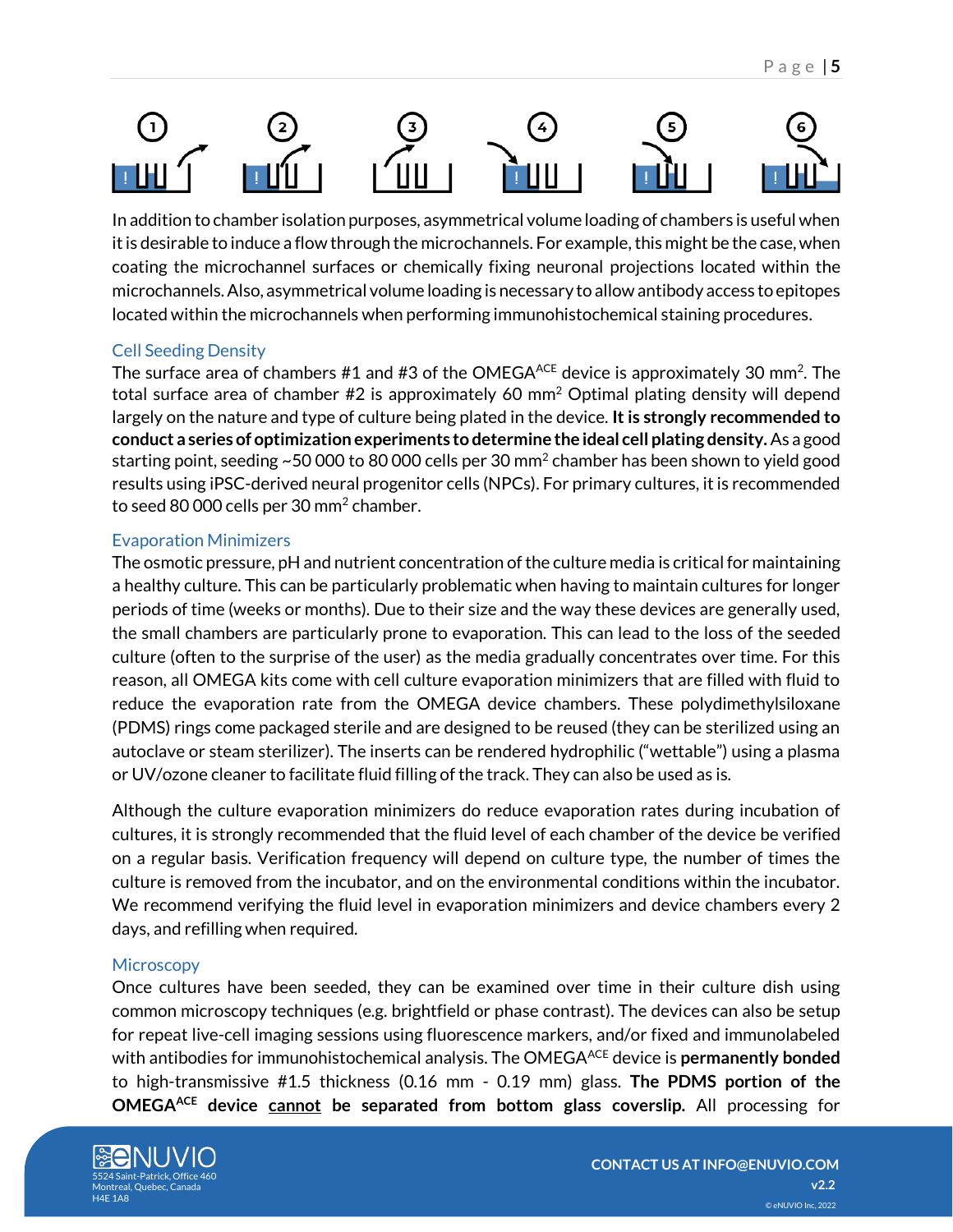immunochemistry (for example) can be easily performed with the device fully intact (see protocol below) and has the added benefit of protecting the delicate axonal processes from detaching from the surface during the process. OMEGA devices are easily adapted to work with most fluorescence microscope stages using available stage holders (see protocol below).

<span id="page-5-0"></span>

# <span id="page-5-1"></span>**OMEGAACE Specifications**

Chamber #1, #3 working volume: 30 – 140 µL Chamber #1, #3 surface area: 29.6 mm<sup>2</sup> Chamber #2 working volume (combined): 60 - 280 µL Chamber #2 combined surface area:  $58.6 \text{ mm}^2$ Chamber #2 main channel width: ~250 µm Chamber #2 main channel height: ~500 µm Microchannel width: 10 µm Microchannel length: >630 µm Glass coverslip diameter: 22 mm Glass coverslip thickness: 0.16 mm - 0.19 mm (#1.5) Number of microchannels per interface: 70

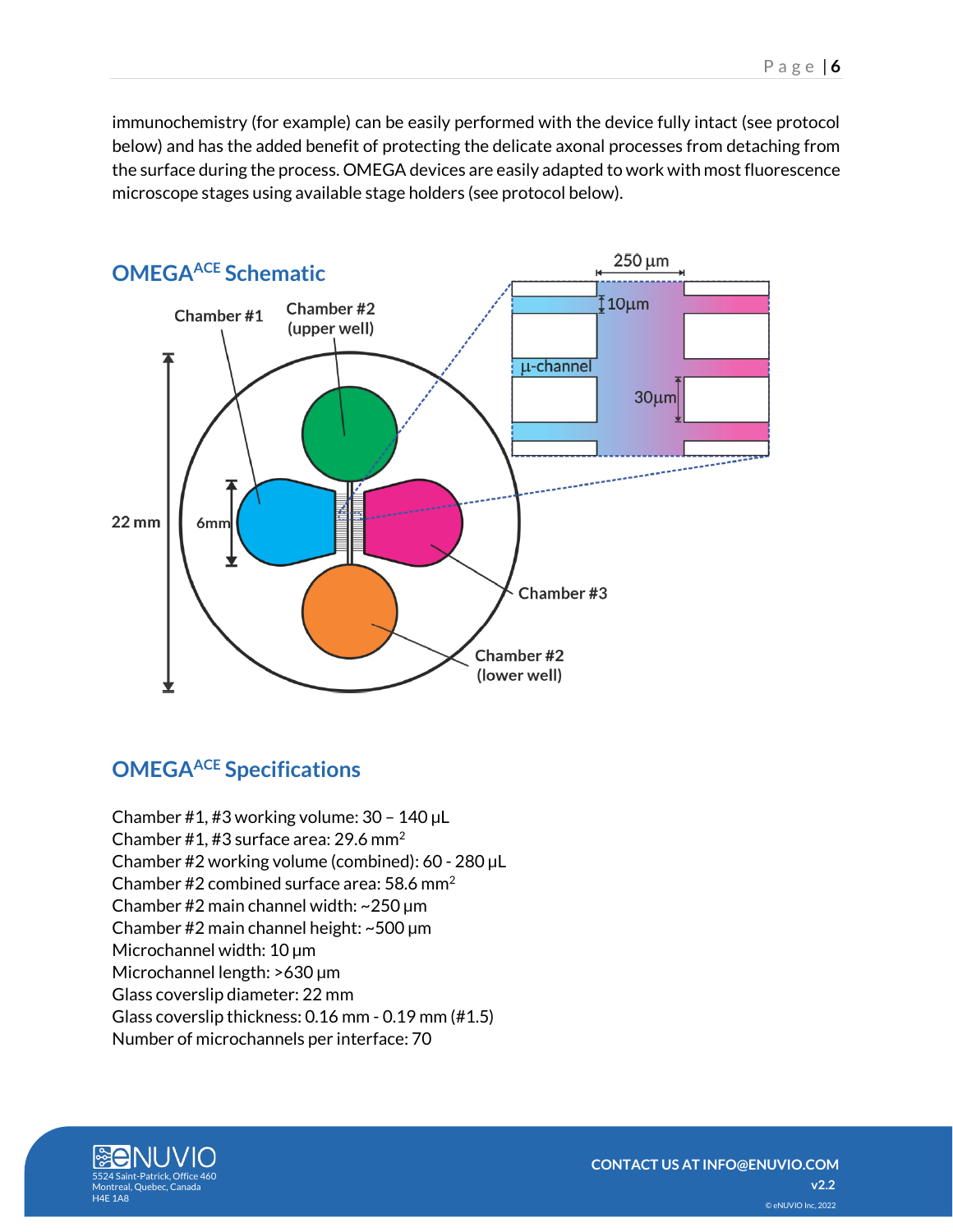# <span id="page-6-0"></span>**Protocol – Coating and Cell Seeding**

<span id="page-6-1"></span>Device Setup and Coating



- 1) Under aseptic conditions, place a blue OMEGA cell culture evaporation minimizer into the bottom of the provided 35 mm culture vessel, ensuring the opening of the circular track is facing upwards.
- 2) Using a sterile blade or scissors, cut open the package of the OMEGA $^{ACE}$ device. This can be performed over a collection vessel to catch PBS that may drip during device removal.





- 
- 4) Place the device glass side down into the central opening of the evaporation minimizer.
- 5) Remove remaining PBS from each of the chambers using a vacuum apparatus or manual pipette that has been fit with a fine tip (10 µL or 200 µL pipette tips work well). **Work efficiently to minimize the time chambers stay dry since the microchannels can quickly lose their hydrophilicity**.
- 6) Proceed immediately with coating/preparing the surface for culturing cells. To coat the microchannels, maintain an excess fluid level in **only one** of any adjoined chambers (i.e. asymmetric volume loading).

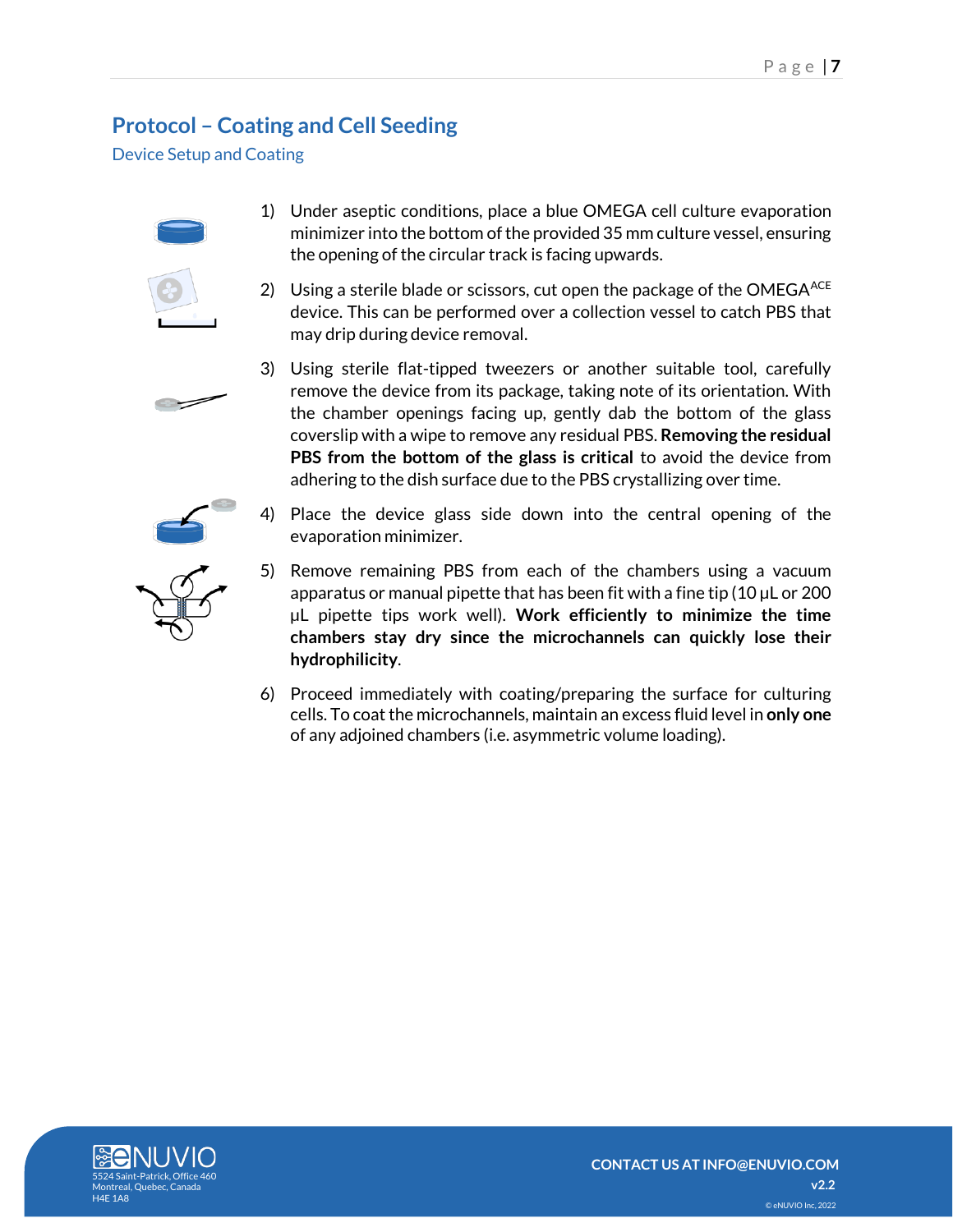## <span id="page-7-0"></span>**General coating procedure (this will coat all microchannels):**







- i. Add 80  $\mu$ L of coating solution to chamber #1 and #3.
- ii. Add 140 µL of coating solution to **only one** of the two wells of chamber #2. Alternatively, this volume can be split, and distributed between the upper and lower wells of chamber #2.
- iii. Place the device in the incubator for the coating incubation period (generally 2 – 16 hours depending on the coating type). To minimize evaporation from the chambers during incubation steps, add ~500 µL of sterile water or PBS to the circular track of the evaporation minimizer.
- iv. Remove the coating solution. If required, the chambers can be washed with 70 - 100 µL PBS or media.
- v. If a second coating is required, repeat this process starting at **Step i**.

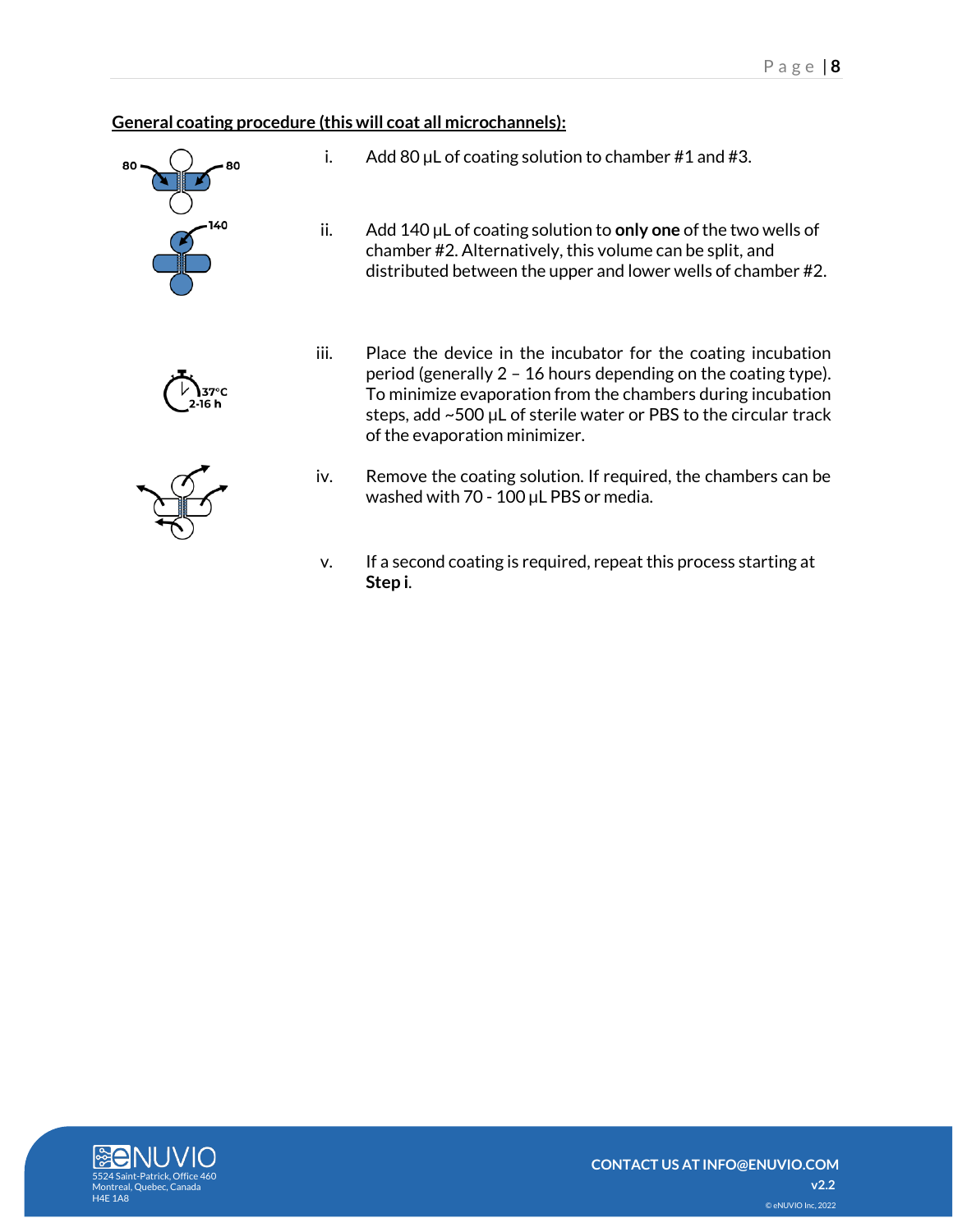## <span id="page-8-0"></span>Seeding Cells



1) Prior to seeding cells, **remove all solutions from all chambers**. Follow the correct protocol below for your intended experiment. The protocols assume the user has prepared and counted their cells prior to proceeding with seeding.

## <span id="page-8-1"></span>**Single neuronal cultures**

(compartmentalization purposes; growth from chamber #1 towards chambers #2 and #3)



<span id="page-8-2"></span>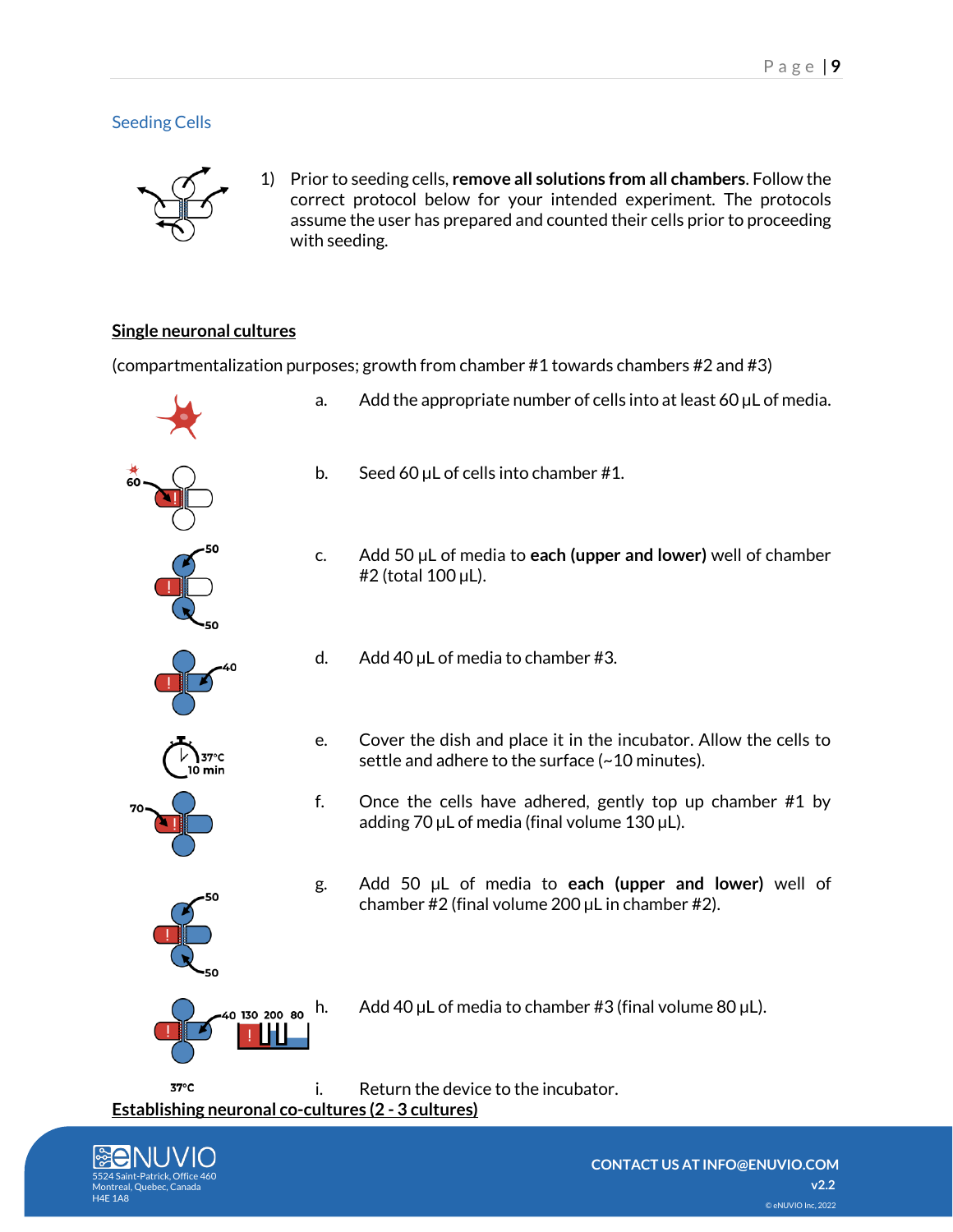P a g e | **10**

**Note: The following protocol provides example fluid volumes for the described culture setup (i.e. direction of flow across microchannels, compartmental isolation). These volumes can be adjusted accordingly to suit your specific experimental needs.**

<span id="page-9-0"></span>*For seeding the first culture in chamber #1*

- 37°C l0 min
	-
- a. Add the appropriate number of cells in at least 60  $\mu$ L of media. Start by plating the neuronal culture (the culture destined for outgrowth).
- b. Seed 60 µL of cells into chamber #1.
- c. Add 50 µL of media to **each (upper and lower)** well of chamber #2.
- d. Add 40  $\mu$ L of media to chamber #3.
- e. Place the device in the incubator to allow the cells to settle and adhere to the surface (~10 minutes).
- f. Once the cells have adhered, gently top up chamber #1 by adding 70 µL of media (final volume 130 µL).
- g. Incubate the device for at least 1 hour before seeding the second culture. If waiting an extended period of time (i.e. days) before seeding the second culture, add 50 µL of media to **each (upper and lower)** well of chamber #2 and 40 µL of media to chamber #3 and return to the incubator.
- h. When the **second culture** is ready to be seeded, remove all media from all unseeded chambers. Ensure chamber #1 has 130 µL of fluid.

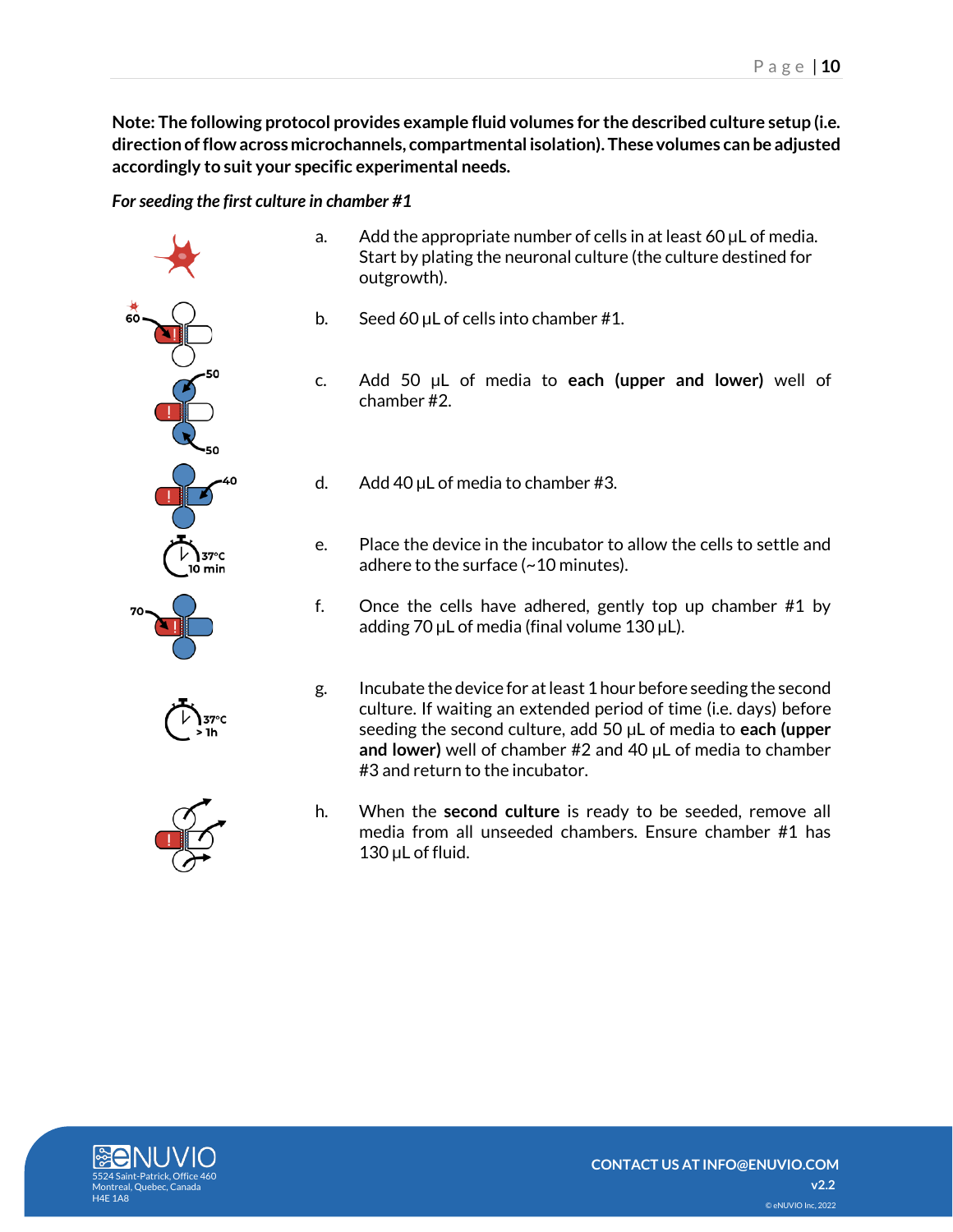## <span id="page-10-0"></span>For seeding a second culture in chamber #2

(Go to page 13 if seeding in chamber #3 instead)

a. Add the appropriate number of cells into at least 90  $\mu$ L of media. b. Seed 90 µL of cells into chamber #2, splitting the volume **unevenly** between the upper and lower wells. Note: Asymmetrical loading will promote the flow of cells into the central channel of chamber #2. The flow rate, and therefore the cell seeding rate, between the upper and lower well of chamber #2 is controlled by extent of difference in the fluid level between these two wells. Therefore, seeding 50 µL into the upper well, and then quickly seeding 40 µL into the lower well will result in cells flowing from the upper to the lower well through the central channel. c. Add 50  $\mu$ L of media to chamber #3. d. Place the device in the incubator to allow the cells to settle and adhere to the surface (~10 minutes). e. Once the cells have adhered, gently top up chamber #2 by adding 55 µL of media to each (upper and lower) wells of chamber  $#2$  (final volume  $200 \mu L$ ).  $_{\rm 30}$   $_{\rm 130}$   $_{\rm 200}$   $_{\rm 80}$   $\rm f.$  Add 30  $\rm \mu L$  of media to chamber #3 (final volume 80  $\rm \mu L).$ 37°C g. Return the device to the incubator.

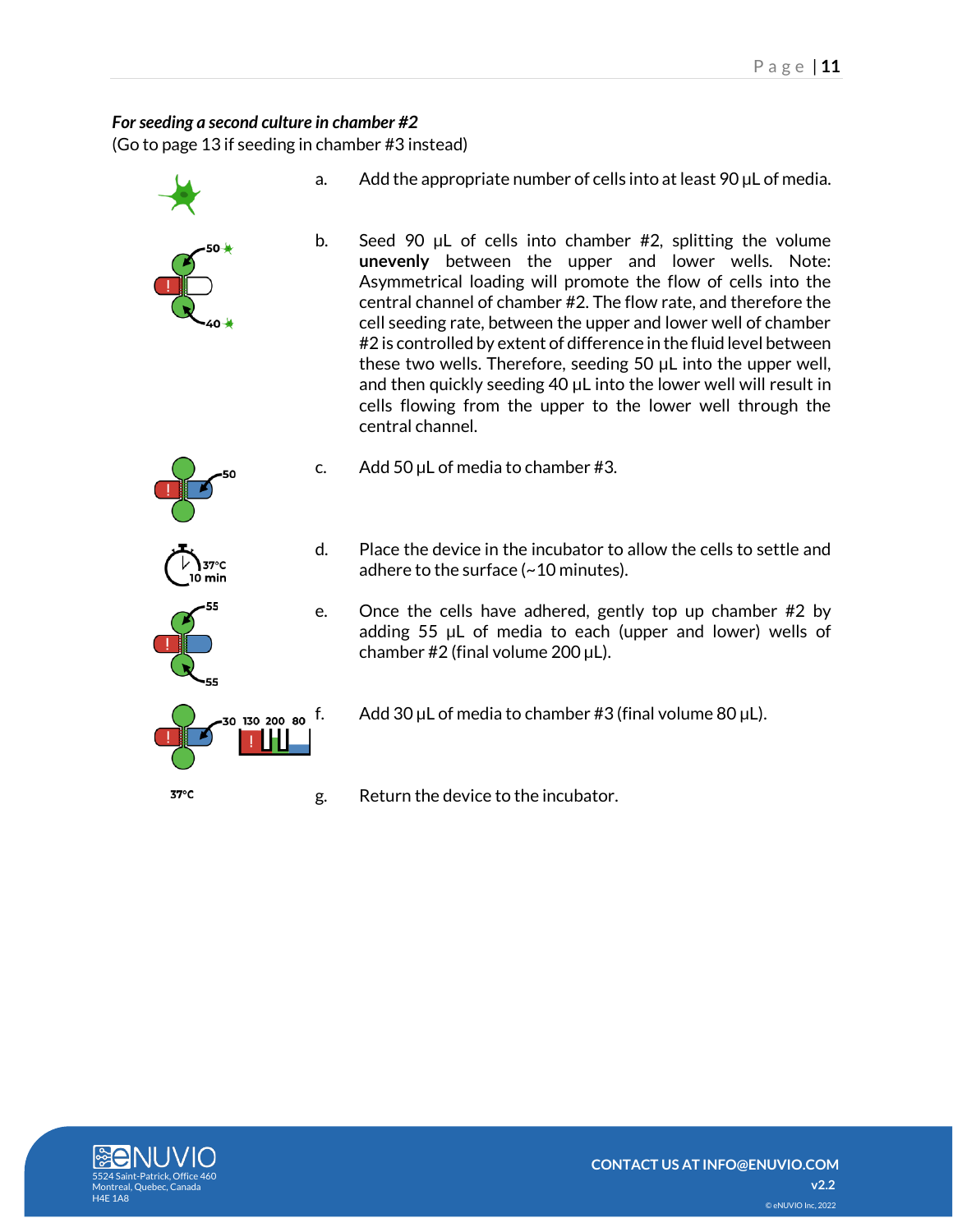## <span id="page-11-0"></span>*For seeding a second culture in chamber #3*

- 37°C 10 min 130200 80 or 130200 130
	- a. Add the appropriate number of cells into  $60 \mu$ L of media.
	- b. Seed 60  $\mu$ L of cells into chamber #3.
	- c. Add 50 µL of media to **each (upper and lower)** well of chamber #2 (total 100 µL).
	- d. Place the device in the incubator to allow the cells to settle and adhere to the surface (~10 minutes).
	- e. Once the cells have adhered, adjust the volume in chamber #3. If overall flow is desired to be towards chamber #3, add 20 µL of media (final volume 80  $\mu$ L). If flow is desired away from chamber #3 (towards chamber #2), add 70 µL of media (final volume  $130 \,\mu L$ ).
	- f. Add 50 µL of media to **each (upper and lower)** well of chamber #2 (final volume 200 µL).

g. Return the device to the incubator



37°C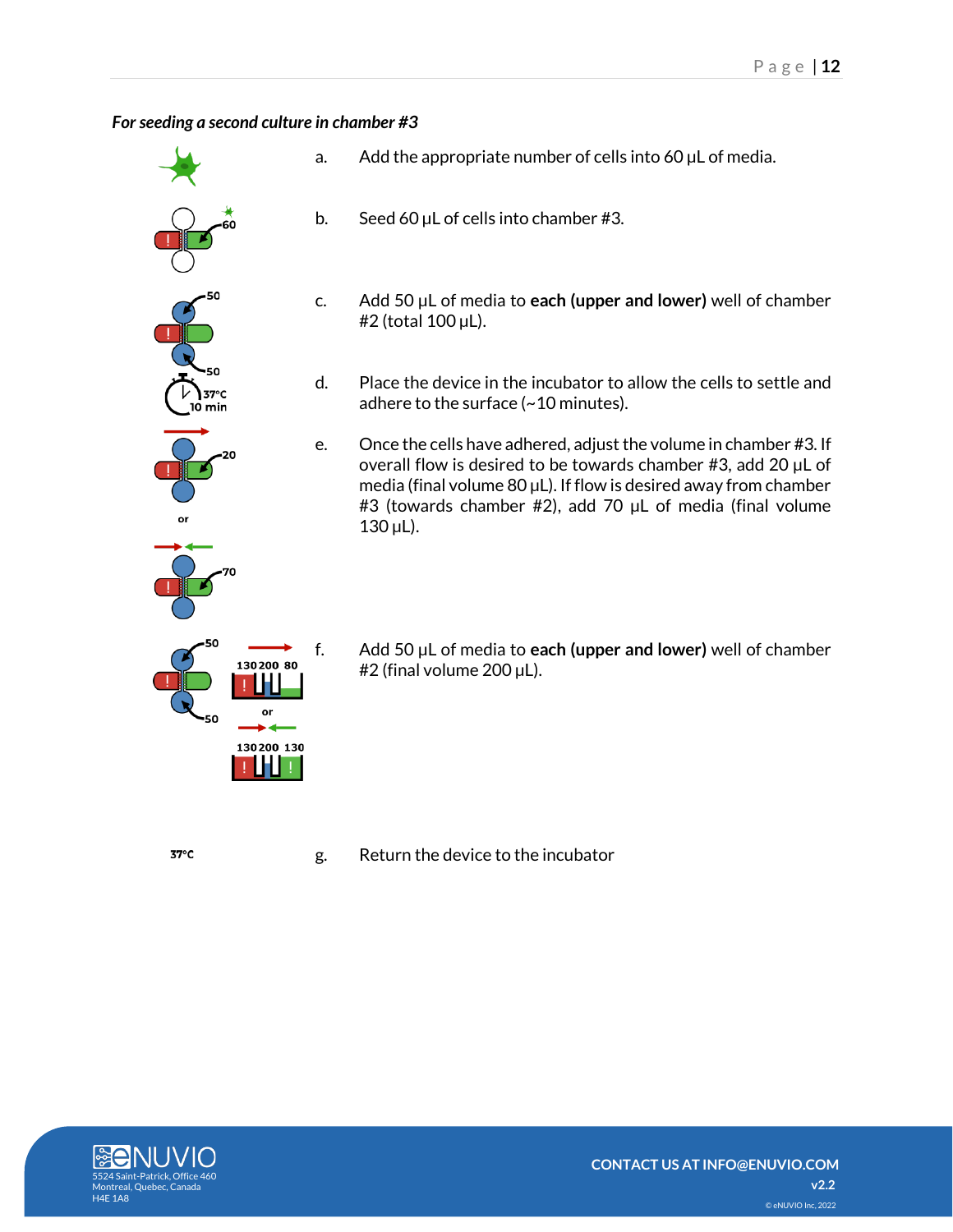## <span id="page-12-0"></span>*For seeding a third culture in chamber #2*

If a **third culture** is to be seeded, remove all media from the unseeded chamber. Ensure chamber #1 has 130 µL of fluid



- 37°C
- f. Return the device to the incubator.
- 2) Over the course of incubation, monitor the fluid volumes of each of the culture chambers, exchanging the media as is required by the culture (half-volume changes are common). Ensure that each chamber contains the correct volume of media to maintain the desired experimental conditions (e.g. chamber isolation/directionality of flow). Verify and refill

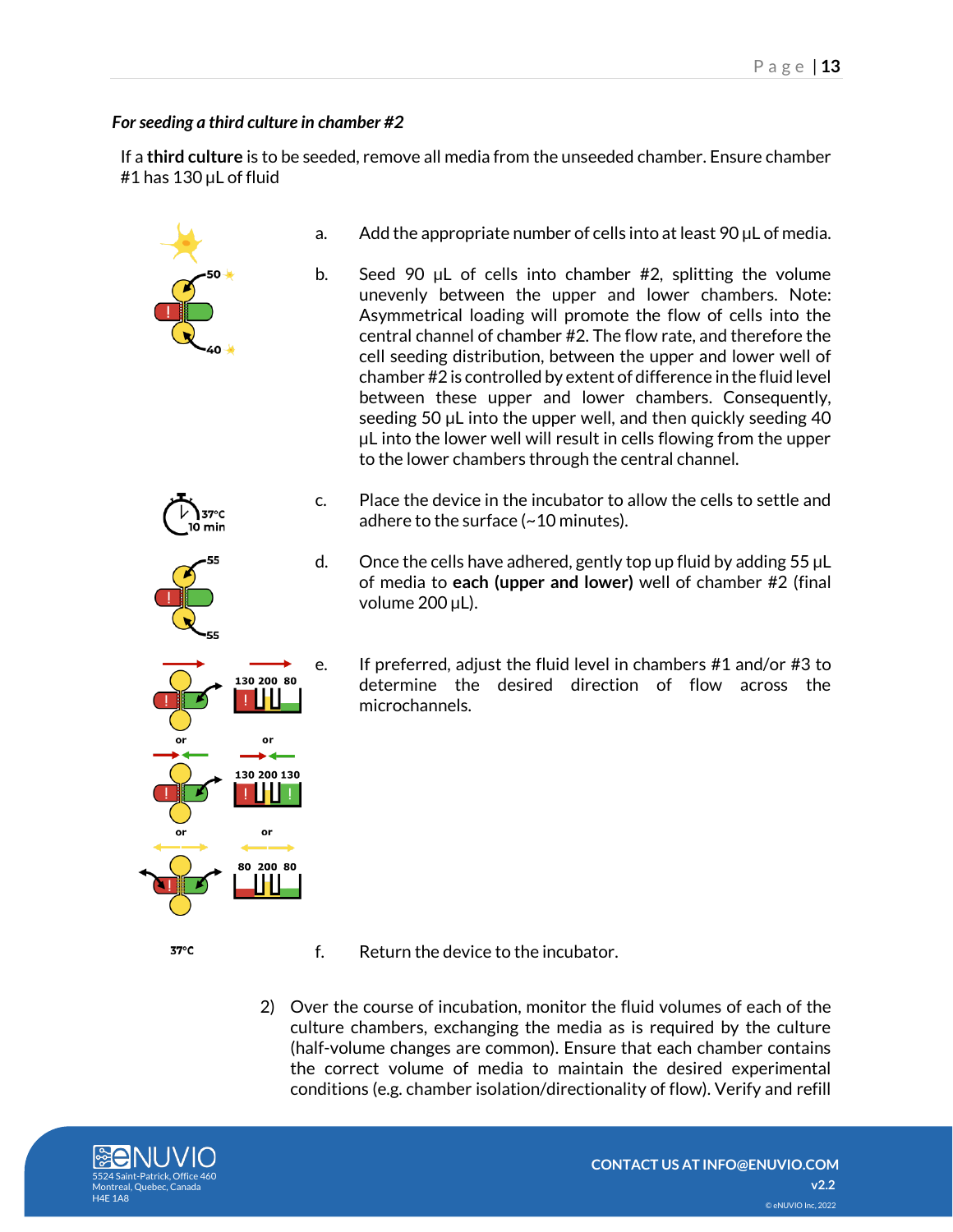the fluid in the evaporation minimizers as needed. Axonal outgrowth/cocultures may require several days to weeks to fully establish.

#### <span id="page-13-0"></span>*For seeding a third culture in chamber #3*

If a **third culture** is to be seeded, remove all media from the unseeded chamber. Ensure chamber #1 has 130 µL of fluid

adhere to the surface (~10 minutes).

media.



 $_{130,200,80}$  d. Once the cells have adhered, adjust the volume in chambers #1 and/or #3 to determine the desired direction of flow access the microchannels.

- e. Return the device to the incubator.
- 2) Over the course of incubation, monitor the fluid volumes of each of the culture chambers, exchanging the media as is required by the culture (halfvolume changes are common). Ensure that each chamber contains the correct volume of media to maintain the desired experimental conditions (e.g. chamber isolation/directionality of flow). Verify and refill the fluid in the evaporation minimizers as needed. Axonal outgrowth/co-cultures may require several days to weeks to fully establish.

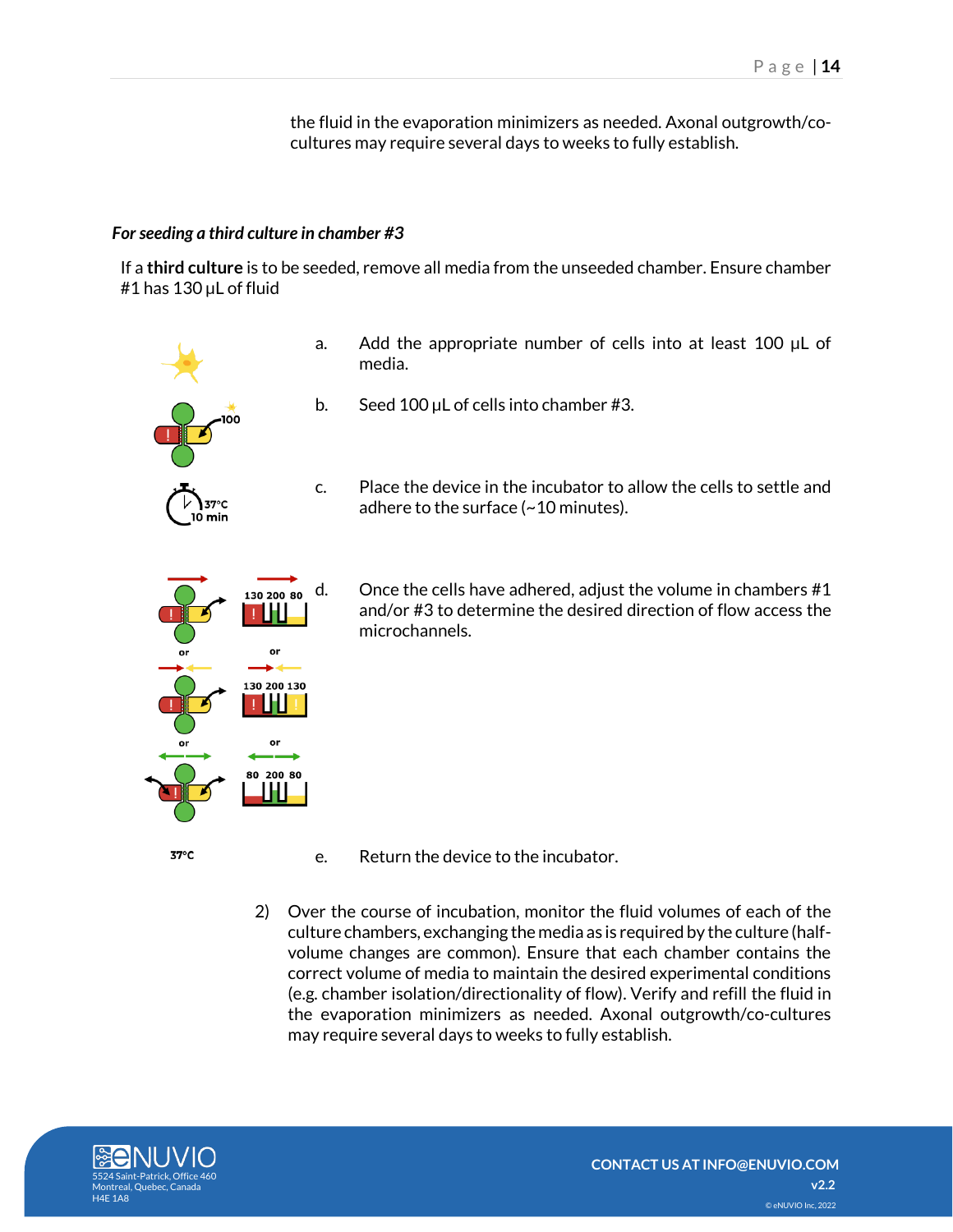# <span id="page-14-0"></span>**Protocol – Fixation and Immunohistochemistry**

The following protocol is designed to fix and immunolabel culture within the chambers **as well as** processes located within the adjoining microchannels. Microchannel labelling is achieved by simply employing asymmetrical volume loading, in the same way that it may have been used for chamber isolation. Please note that using a 3:1 volume ratio (i.e. 150:50 µL) across adjacent chambers has been shown to be optimal for immunolabelling epitopes contained **within** the microchannels. If immunolabeling within microchannels is not required, there is no need to use asymmetrical volume loading (equal volumes can be used in adjacent chambers).

<span id="page-14-1"></span>Fixation



1) Remove all solution from all chambers. If necessary, ensure chamber isolation (flow directionality) is maintained by removing solution from the **non-isolated chamber** (the chamber with the lower volume) before removing solution from the isolated chamber.



2) Carefully add 150 µL of **fixative** (e.g. 4% formaldehyde in PBS) to the isolated chamber. Note: this volume of solution may overfill the chamber and slightly "balloon out" of the top of the chamber - this is normal.



3) Add 50 µL to **each of the wells** of chamber #2, and 50 µL of fixative to chamber #3.



4) Incubate the device at room temperature for 20 minutes.



- 5) Remove fixative from all chambers. As in **Step 1**, begin removing solution from the non-isolated chamber first.
- 6) Wash the chambers by repeating **Steps 1 - 4** with **PBS**, observing the order in which chambers are emptied and refilled to maintain chamber isolation (if necessary).
- 7) Repeat **Step 6** twice more, so that all chambers have been washed a total of three times

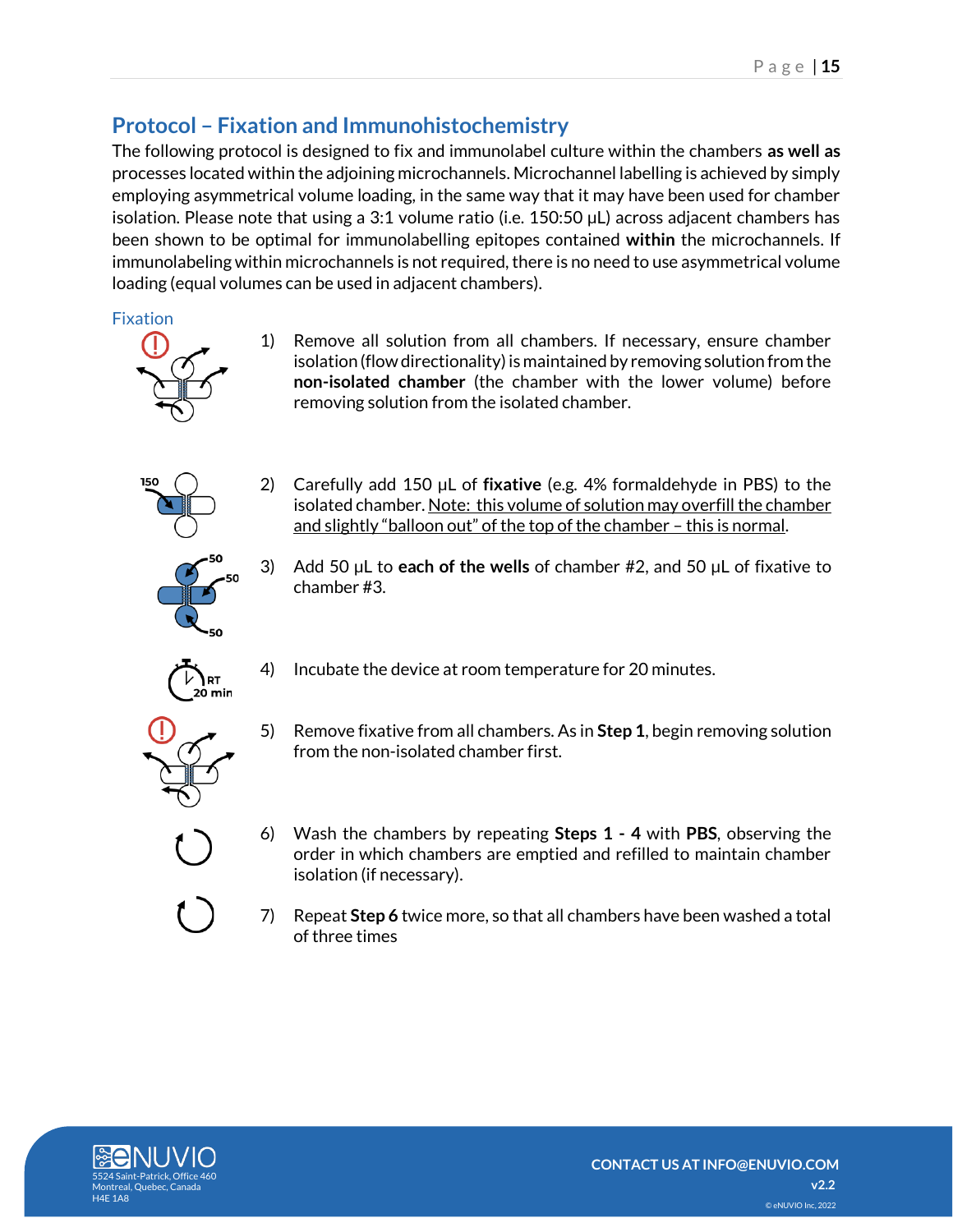#### <span id="page-15-1"></span><span id="page-15-0"></span>Immunohistochemistry **Blocking**



- 8) Remove all solution from all chambers (maintain isolation where necessary).
- 9) Repeat **Step 2 – 3** (above) with **blocking solution** (e.g. 5 % normal serum, 0.2 % Triton X100, 0.05 % BSA), and incubate for at least 1 hour at room temperature (this can be also done overnight if desired).



RT. 1h - o/n

> 10) Remove blocking solution from all chambers. As in **Step 1 above**, begin removing solution from the non-isolated chamber first.

## <span id="page-15-2"></span>**Primary Antibody**



11) Repeat **Step 1 – 3** (above) with **primary antibody solution** (dilution ratio(s) to be optimized).

12) Incubate overnight at 4°C.



13) Remove primary antibody solution from all chambers. As in **Step 1 above**, begin removing solution from the non-isolated chamber first.

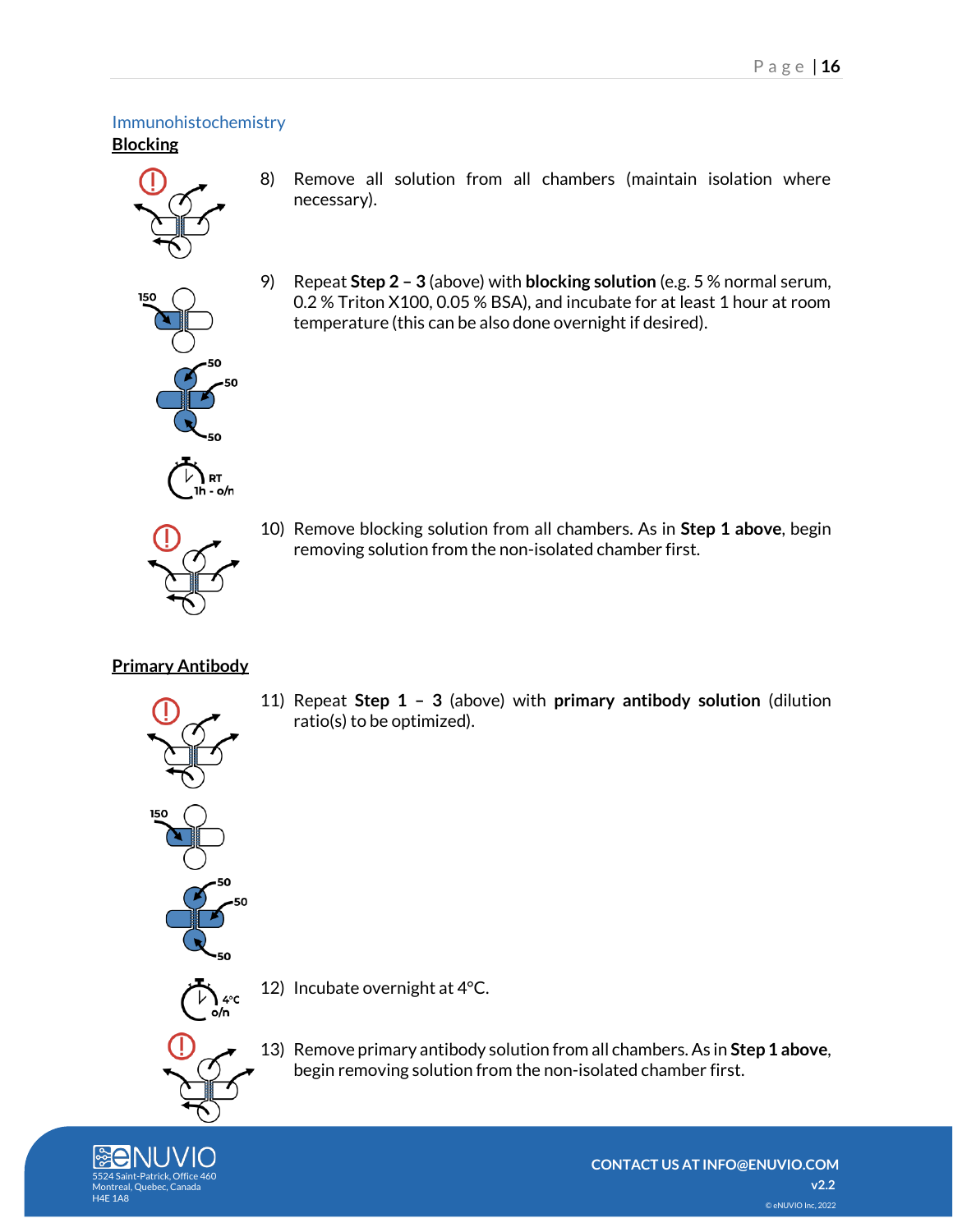14) Wash the chambers three times with PBS as described in **Steps 6 – 7 above**.

15) Repeat **Step 1 – 3** (above) with **secondary antibody solution** (dilution

## <span id="page-16-0"></span>**Secondary Antibody**

 $\overline{\mathsf{R}}$ 

16) Incubate for 2 hours at room temperature.

ratio(s) to be optimized).



17) Remove secondary antibody solution from all chambers. As in **Step 1 above**, begin removing solution from the non-isolated chamber first.



18) Wash the chambers three times with PBS as described in **Steps 6 – 7 above**.

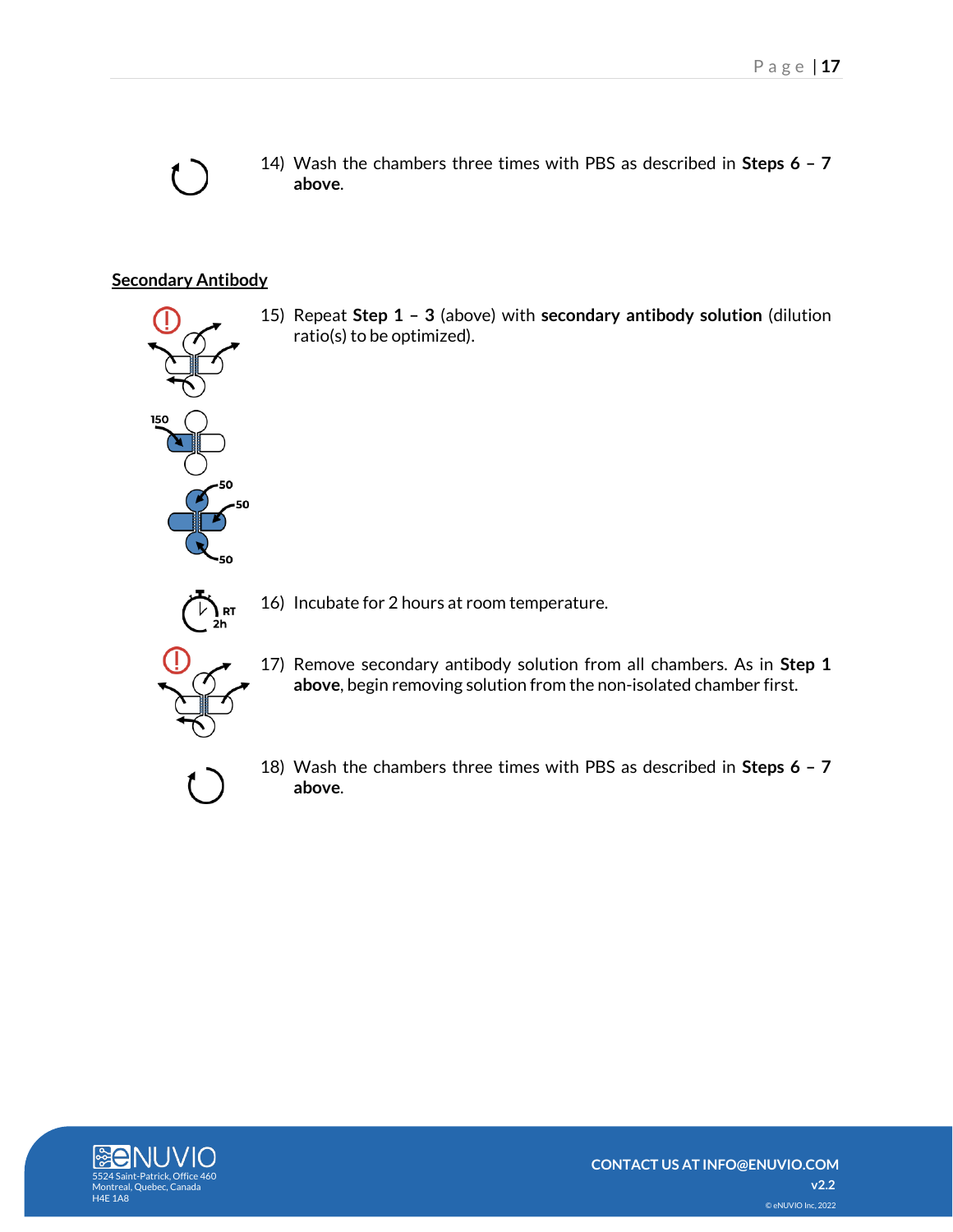## <span id="page-17-0"></span>**Nuclear Counterstaining**



19) Repeat **Step 1 – 3 (above)** with **nuclear counterstain solution** (e.g. Hoechst or DAPI; dilution ratio to be optimized).



20) Incubate for 5 minutes at room temperature.



21) Remove nuclear counterstain solution from all chambers. As in **Step 1 above**, begin removing solution from the non-isolated chamber first.

22) Add PBS solution to each chamber as described in **Steps 2 - 3**.

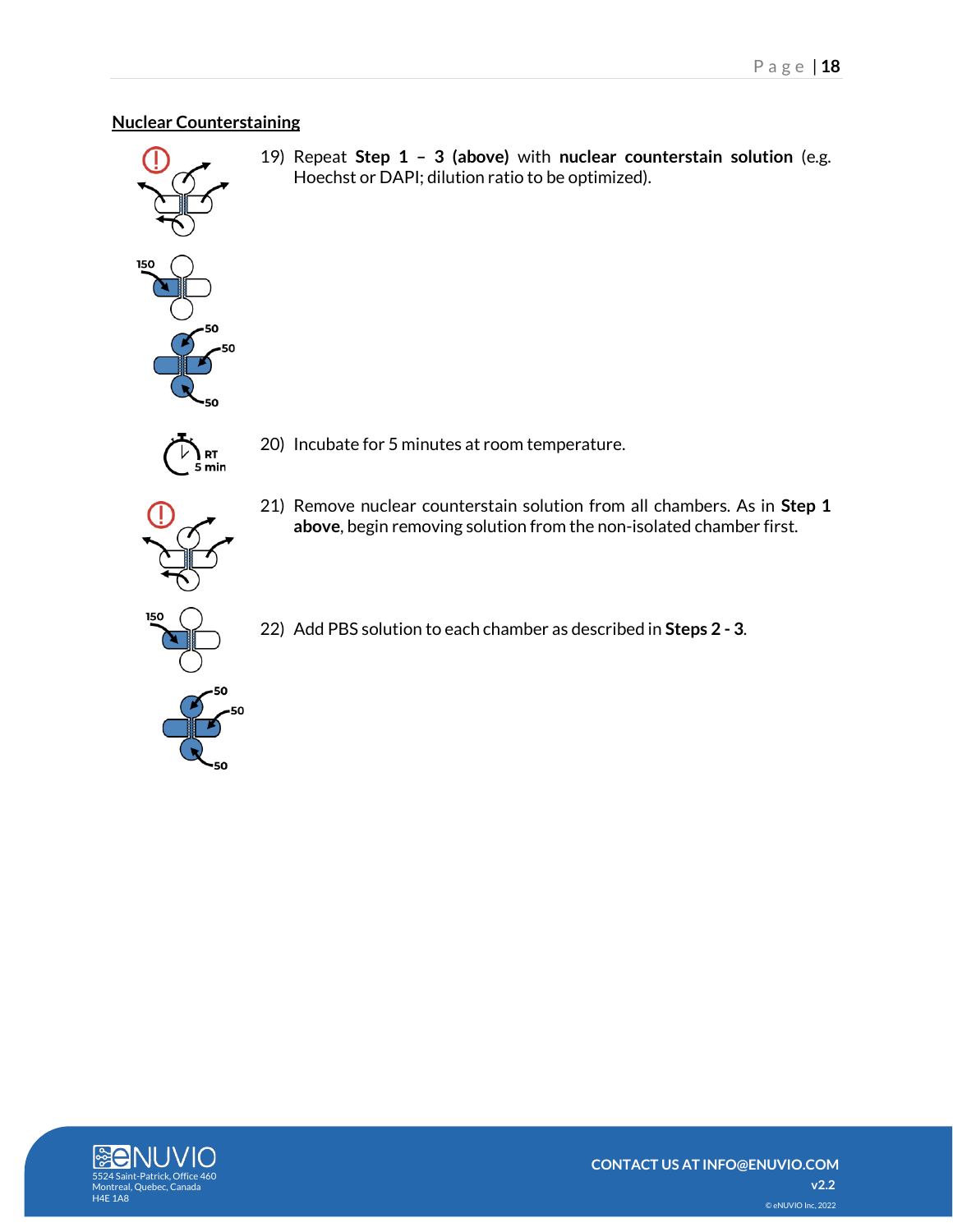## <span id="page-18-0"></span>**Protocol - Microscopy**

## <span id="page-18-1"></span>Slide-size Microscopy Adapter

This adapter is suitable for end-point imaging of OMEGA<sup>ACE</sup> devices at low- and high-magnification imaging (5x – 100x). This low-profile adapter is compatible with oil immersion objectives since it provides adequate clearance for the relatively large size and shallow taper angles of many oil immersion objectives. The adapter properly stabilizes the OMEGA<sup>ACE</sup> device on a level plane using magnets to "sandwich" the device between the magnetic top and the base. It has a 75 x 25 mm footprint which fits microscope stages which accommodate standard-sized glass slides. To use it, simply place the OMEGA<sup>ACE</sup> device into the central opening of the base. Optionally, the magnetic top can be slid onto the alignment pins to stabilize the device. Place the entire assembly into a universal standard glass slide accommodation commonly available on microscope stages.